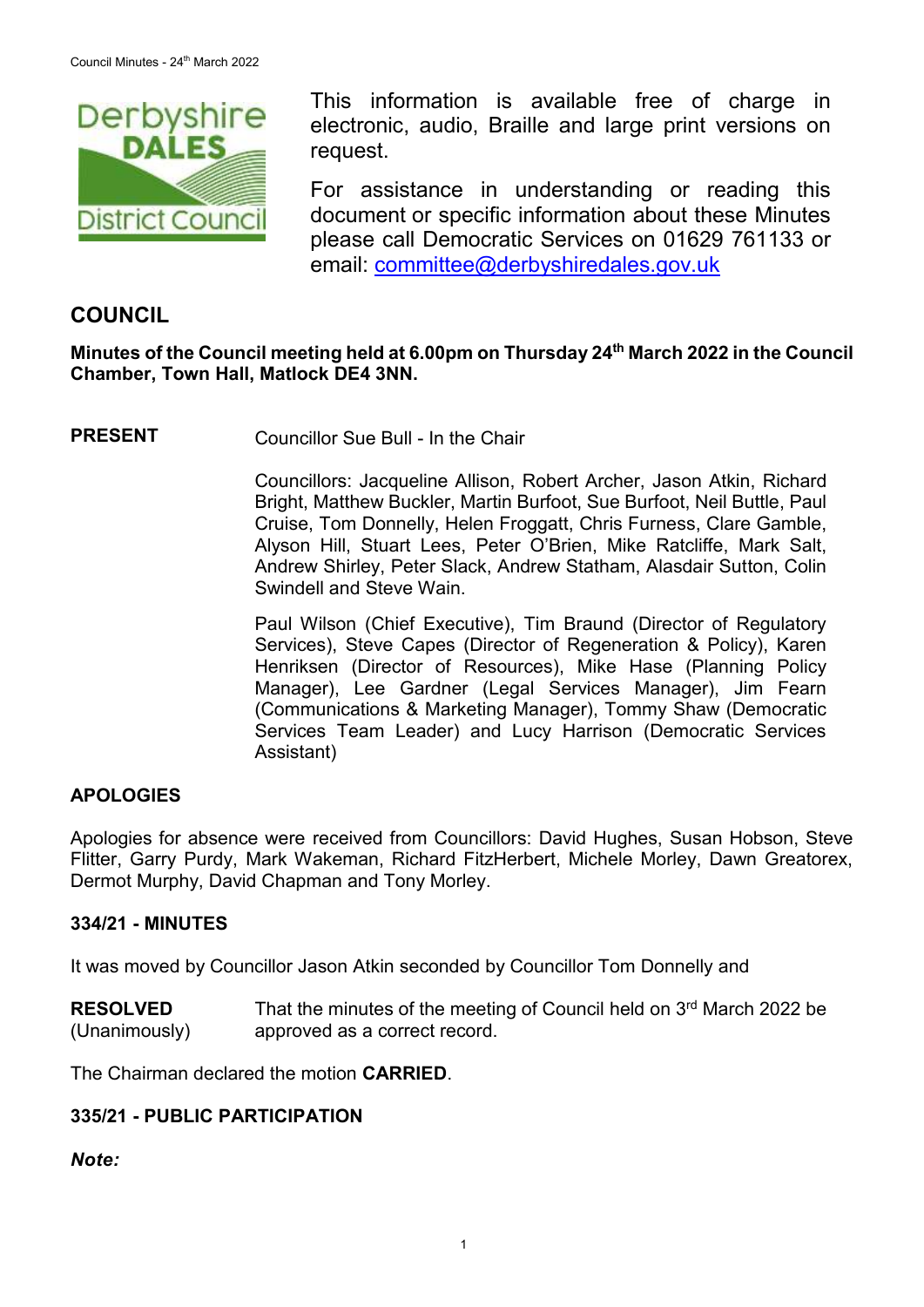*"Opinions expressed or statements made by individual persons during the public participation part of a Council or committee meeting are not the opinions or statements of Derbyshire Dales District Council. These comments are made by individuals who have exercised the provisions of the Council's Constitution to address a specific meeting. The Council therefore accepts no liability for any defamatory remarks that are made during a meeting that are replicated on this document."*

# **Item 14 – DERBYSHIRE DALES LOCAL PLAN – NEXT STEPS**

The following questions and statements were submitted in writing:

# **STATEMENT and QUESTIONS from Ms Sharon Briddon, Matlock Local Resident**

*"I have noted from the agenda that you are proposing to opt for the higher volume of housing option. Bearing in mind that Matlock Town has once again flooded since that proposal was put forth, due once again to overload in the existing local drainage system, please can you confirm what consultation has taken place with consultees such as Lead Local Flood authority and the Highway Authority given the cumulative impacts of development from planning applications which have been submitted for the area, and has the council considered the concerns of local residents in this proposal?"*

# **RESPONSE:**

At this time no decision has been made on what the future housing target for the period to 2040 will be. The report seeks to indicate what the range of future housing requirements could be and the extent to which the current evidence suggests that there is an available supply of land to meet the potential targets. Initial consultations have already taken place with the County Council as Lead Local Flood Authority, and Highways Authority. These discussions will continue as further work is undertaken on the Local Plan.

*"In addition, should sites that have so far proved to be undeliverable (financially, environmentally and practically) be urgently re-examined? It is especially important, in view of the current climate emergency and the councils environmental and carbon goals, that they ensure every site is at the very least fully complicit with the Town and Country Planning (Environmental Impact Assessment) Regulation 2017, and indeed go further than that to ensure that all possible sustainable building and energy provisions are used. At the moment, many proposed plans do not comply with even the minimum standards required."*

# **RESPONSE:**

The District Council declared a Climate Change Emergency in 2019 and has subsequently adopted a Climate Change Action Plan and a Climate Change Supplementary Planning Document. The District Council is fully committed to ensuring that the Local Plan includes policies which require new developments to take a much more proactive approach to mitigating climate change.

*"How does the council plan to achieve biodiversity net gain with this higher housing number, including continuing to build on greenfield sites, when in fact other councils are choosing to opt for the lower housing number to enable protection of these green sites and landscapes?"*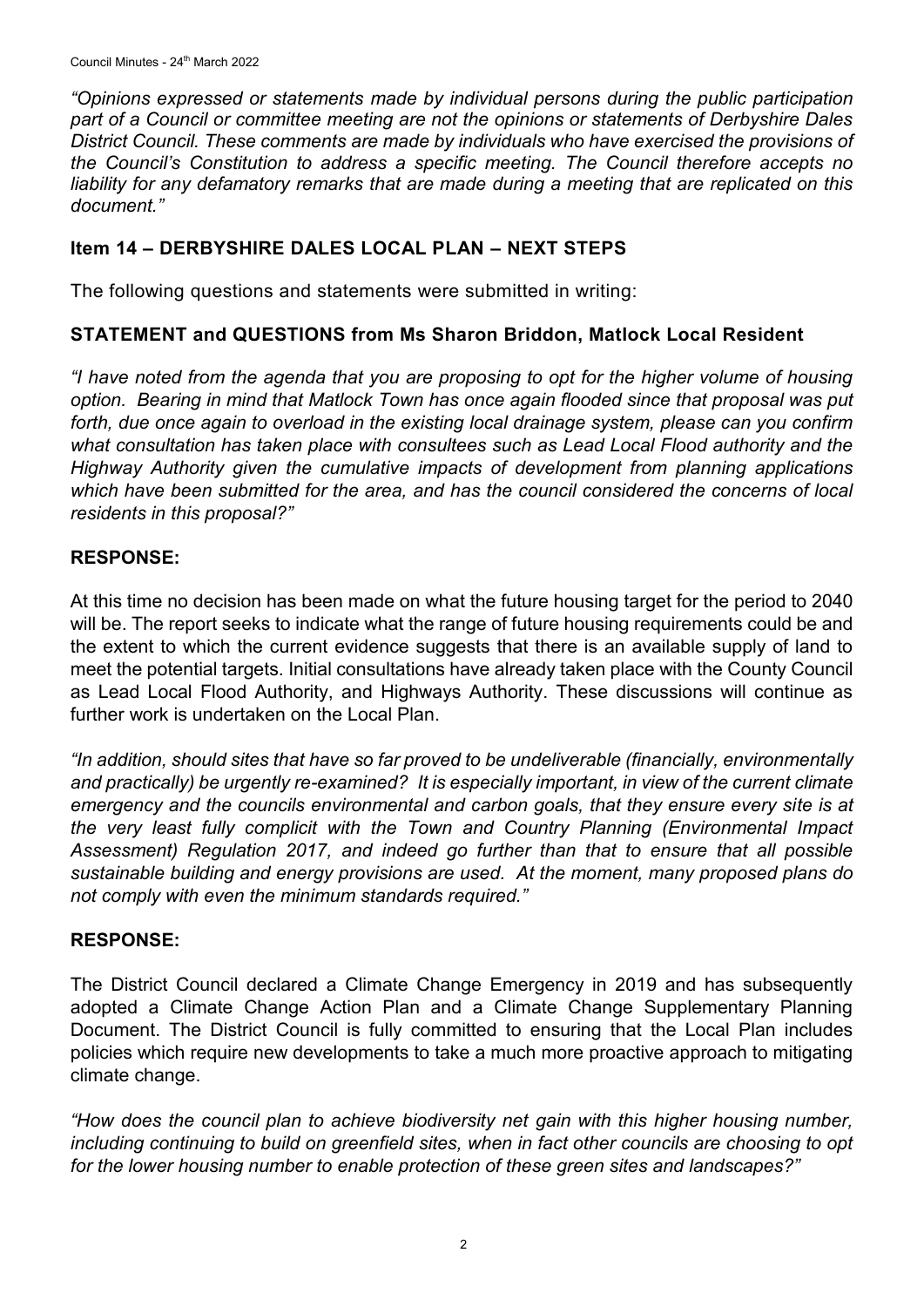# **RESPONSE:**

The District Council is working with Derbyshire County Council and the other local planning authorities in Derbyshire to ensure that the mechanisms are in place to meet the legal obligations with regards to Biodiversity Net Gain. This will include new policies in the Local Plan as set out to Council on 19<sup>th</sup> January 2022.

*"It feels that the polices are in direct contradiction of one another by considering increasing the amount of building and thereby increasing the amount of environmental damage, in areas that are already plagued with regular flooding events and increased traffic as a result of the continuing volume of development in a small area. There is far too high a concentration of development in small towns that do not have the appropriate infrastructure in place due to 50% of the district being in the Peak Park - that has to be taken into consideration and the proposed development numbers appropriately adjusted to account for this.* 

*I look forward to hearing the council's responses to these questions."*

# **RESPONSE:**

The District Council has an obligation to prepare policies and proposals for the future use and development of land through the Local Plan. The current Local Plan review will set the future development needs for the period up to 2040. This includes policies related to the future housing requirements, climate change and biodiversity net gain. In taking the Local Plan forward the District Council will seek to ensure that it is able to reconcile these three important issues and deliver a sound plan as assessed by an independent Planning Inspector.

# **STATEMENT and QUESTION from Wolds Community**

*"With reference to the very disturbing fact that the target housing number has been selected without any public consultation with the Derbyshire Dales communities; we would now like a clear explanation of:* 

*When will public consultation take place and what will be the topics?"*

# **RESPONSE:**

At this time public consultation is envisaged to take place on the revised modifications to the Local Plan as set out in the report in October 2023. The revised modifications to the Local Plan i.e. changes to the policies and text required to address the areas identified in the report to Council on 19th January 2022. To ensure that the Local Plan is sound public consultation will be undertaken in accordance with the Town and Country Planning (Local Planning) (England) Regulations 2012 and the Statement of Community Involvement.

# **STATEMENT and QUESTION from Ms Laura Stevens, on behalf of Dales Climate Hub**

*"I write on behalf of Dales Climate Hub with regard to the Local Plan. We would like to submit a question to Committee. We are very disappointed to be hearing about this Council Meeting just one day beforehand. With busy lives this gives little time to study the 181 pages of said Plan but pages 129 and 124 are pertinent to our question. It seems DDDC already knows that such planned developments would be unsustainable and thinks that off-setting will do. It will not do.*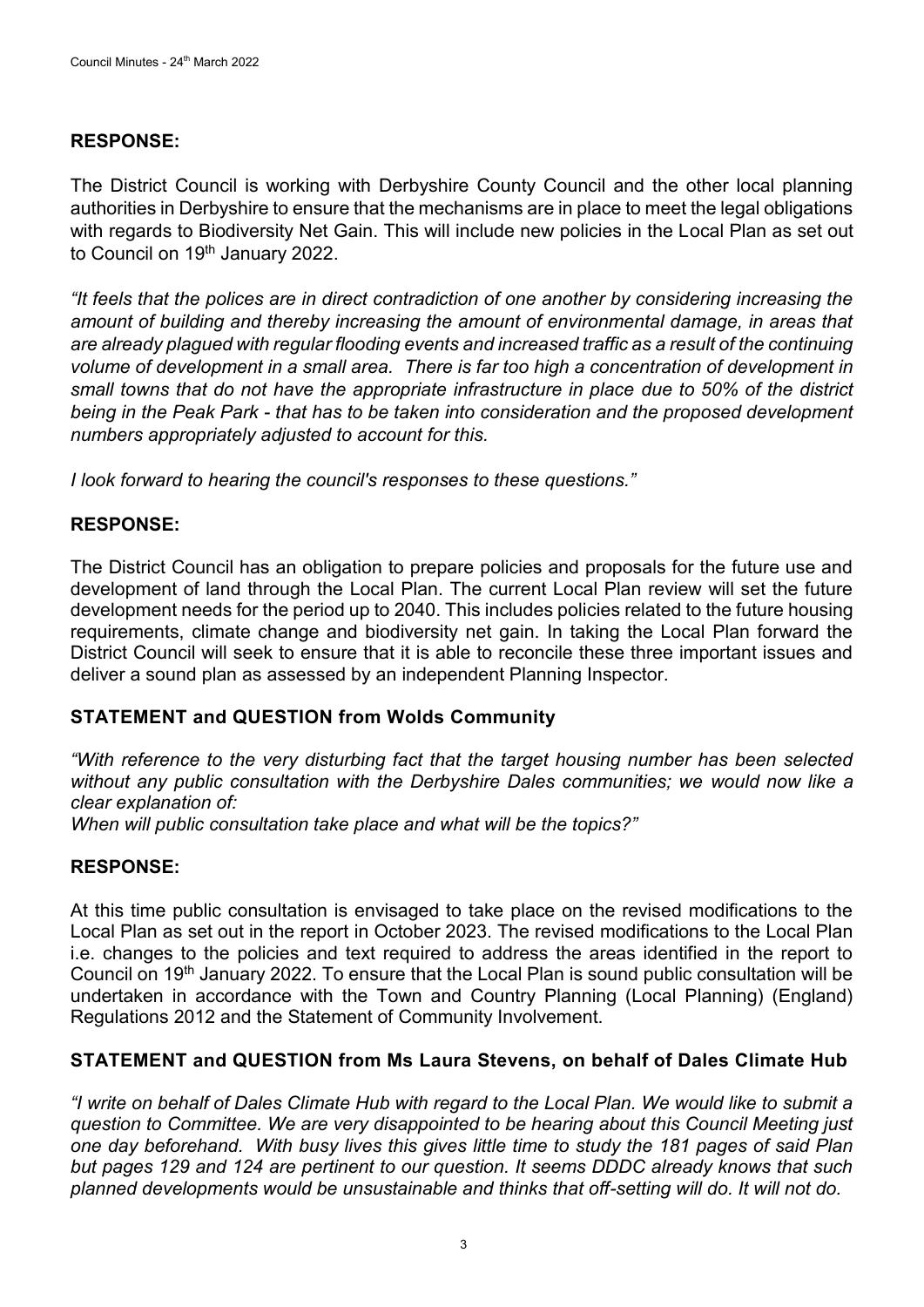*How does the Council plan to avoid sacrificing the environment, our green spaces and local biodiversity if the Higher Growth Scenario is to be adopted and over 300 houses built p/a till 2040 (referring to p129 the Council has never before managed to "design 'in' the measures such as low carbon infrastructure and enhanced biodiversity net gain")?"*

## **RESPONSE:**

The District Council has an obligation to prepare policies and proposals for the future use and development of land through the Local Plan. The current Local Plan review will set the future development needs for the period up to 2040. This includes policies related to the future housing requirements, climate change and biodiversity net gain. In taking the Local Plan forward the District Council will seek to ensure that it is able to reconcile these three important issues and deliver a sound plan as assessed by an independent Planning Inspector.

## **STATEMENT and QUESTIONS from Mr John Youatt, Local Resident**

*"Q1. Was the public consulted on the 2021 comprehensive and deeply relevant sustainability report by Clearlead, including annex A?*

*Q2. In fond memory of Freddie, who led on this subject during the Local Plan:-*

*We said then that the SDNP's plan included a substantial reduction of its housing target, on account of the fact that the Housing Authority area is half in the Park. The local plans there are also under review. The same topic is being pursued again.*

*Will the Council please ask our MP to compare notes with their MP with a view to a common approach?"*

## **RESPONSE:**

Q1 The Scoping Report prepared by Clearlead Consultants was subject to consultation with the Statutory Bodies – the Environment Agency, Historic England and Natural England. There is no obligation to undertake public consultation on the Scoping report. More detailed Sustainability Appraisal work will be made available on the District Council's website in due course.

Q2 The circumstances surrounding housing development in the South Downs National Park has changed in recent years. The particular circumstances that Mr Youatt refers to relate to the East Hampshire Core Strategy where the level of housing was reduced in the National Park area of the Joint Core Strategy Area. The situation now is that the South Downs National Park now have their own adopted Local Plan. The Plan includes a reduced housing requirement with the shortfall being met through the Duty to Cooperate being engaged with neighbouring authorities. In relation to Derbyshire Dales and the Peak District National Park, the District Council will continue to work with the National Park Authority to identify and agree a potential capacity of additional housing for the National Park to accommodate as part of the overall requirement for Derbyshire Dales. At this time it is still envisaged that the National park will only be able to accommodate 20 dwellings per annum.

## **336/21 - INTERESTS**

None

# **337/21 - LEADERS' ANNOUNCEMENTS**

No announcements were made as Councillor Garry Purdy, Leader of the Council gave his apologies for the meeting.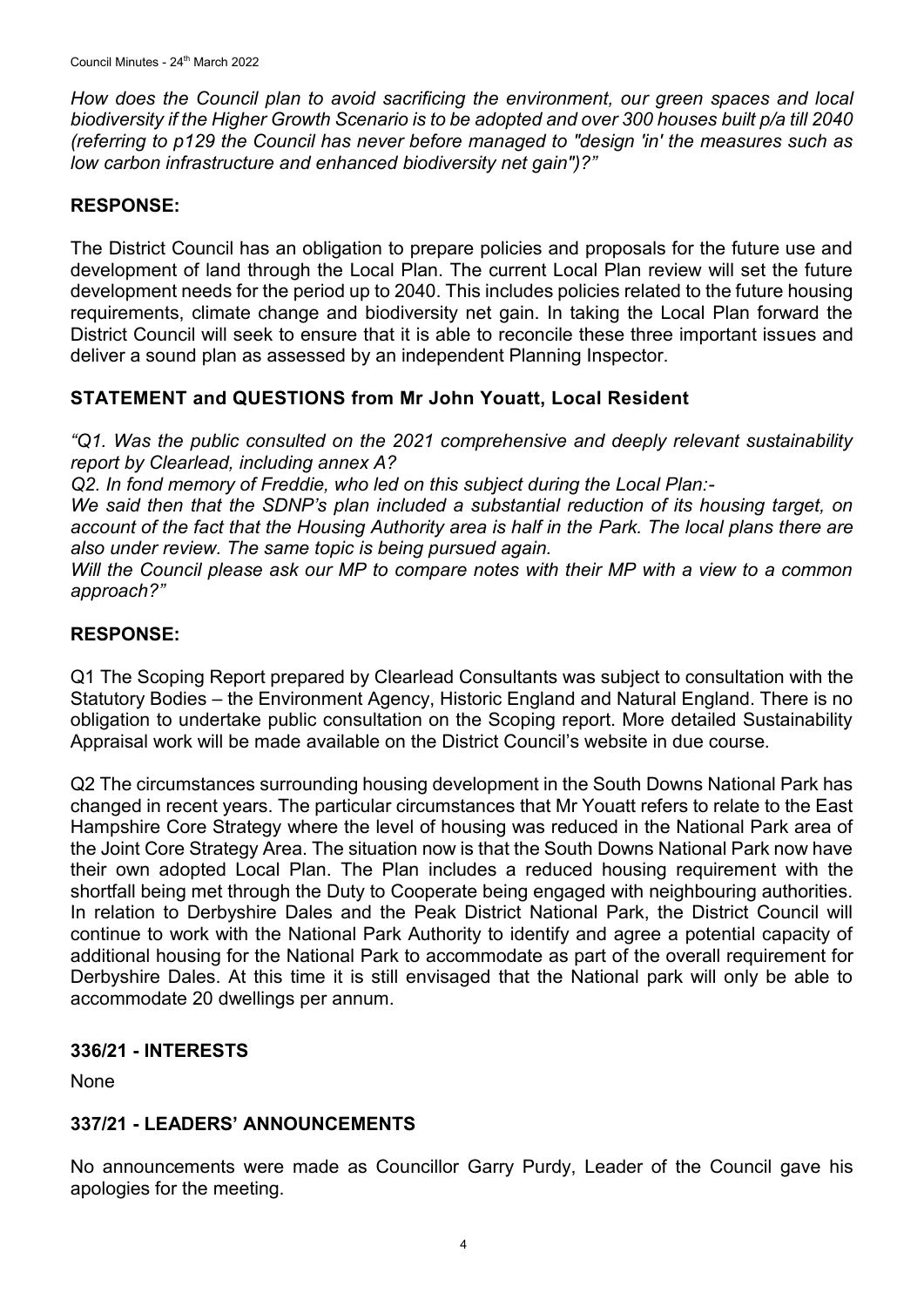## **338/21 - CHAIRMAN'S ANNOUNCEMENTS**

Councillor Steve Wain, Civic Chairman, made the following statement:

*"On the 6th of February 2022 I attended choral evensong the Queens Platinum Jubilee Derby Cathedral.*

*On the 26th and 27th of February 2022 I attended the Derbyshire Amateur Swimming Championships at the Arc in Matlock. This very well organised event enabled hundreds of young swimmers showcase their talents. It also portrayed the Arc Leisure Centre in a very positive light.*

*On 2 March, I attended the Ashbourne Shrovetide Luncheon at Ashbourne Leisure Centre, where I introduced the 'turner upper' Roger Jones. Thanks to Councillors Sue Bull and Stuart Lees for their help on the day. I truly enjoyed the experience and it was the first time I had attended the event and not been involved in the actual game.*

*On 17 March, I attended Bakewell, Brassington and Steeple Arch cemeteries and took part in the consecration of new areas of ground. The services were conducted by the Bishop of Repton. Thank you to those Councillors who attended the respective services."*

## **339/21 - COMMITTEES**

It was moved by Councillor Jason Atkin seconded by Councillor Chris Furness and

**RESOLVED** That the non-exempt minutes of the Committees listed in the Minute book, for the period  $27<sup>th</sup>$  January 2022 to 23<sup>rd</sup> February 2022, with the exception of the Community & Environment Committee meeting held on 23rd February 2022, be received.

**Voting:**

| For        | 24 |
|------------|----|
| Against    | O  |
| Abstention |    |

The Chairman declared the motion **CARRIED**.

It was moved by Councillor Jason Atkin seconded by Councillor Chris Furness and

| <b>RESOLVED</b> |  |  |                                                             | That the minutes of the Community & Environment Committee |  |
|-----------------|--|--|-------------------------------------------------------------|-----------------------------------------------------------|--|
|                 |  |  | meeting held on 23 <sup>rd</sup> February 2022 be received. |                                                           |  |

**Voting:**

| For               | 17 |
|-------------------|----|
| <b>Against</b>    | 2  |
| <b>Abstention</b> | 6  |

The Chairman declared the motion **CARRIED**.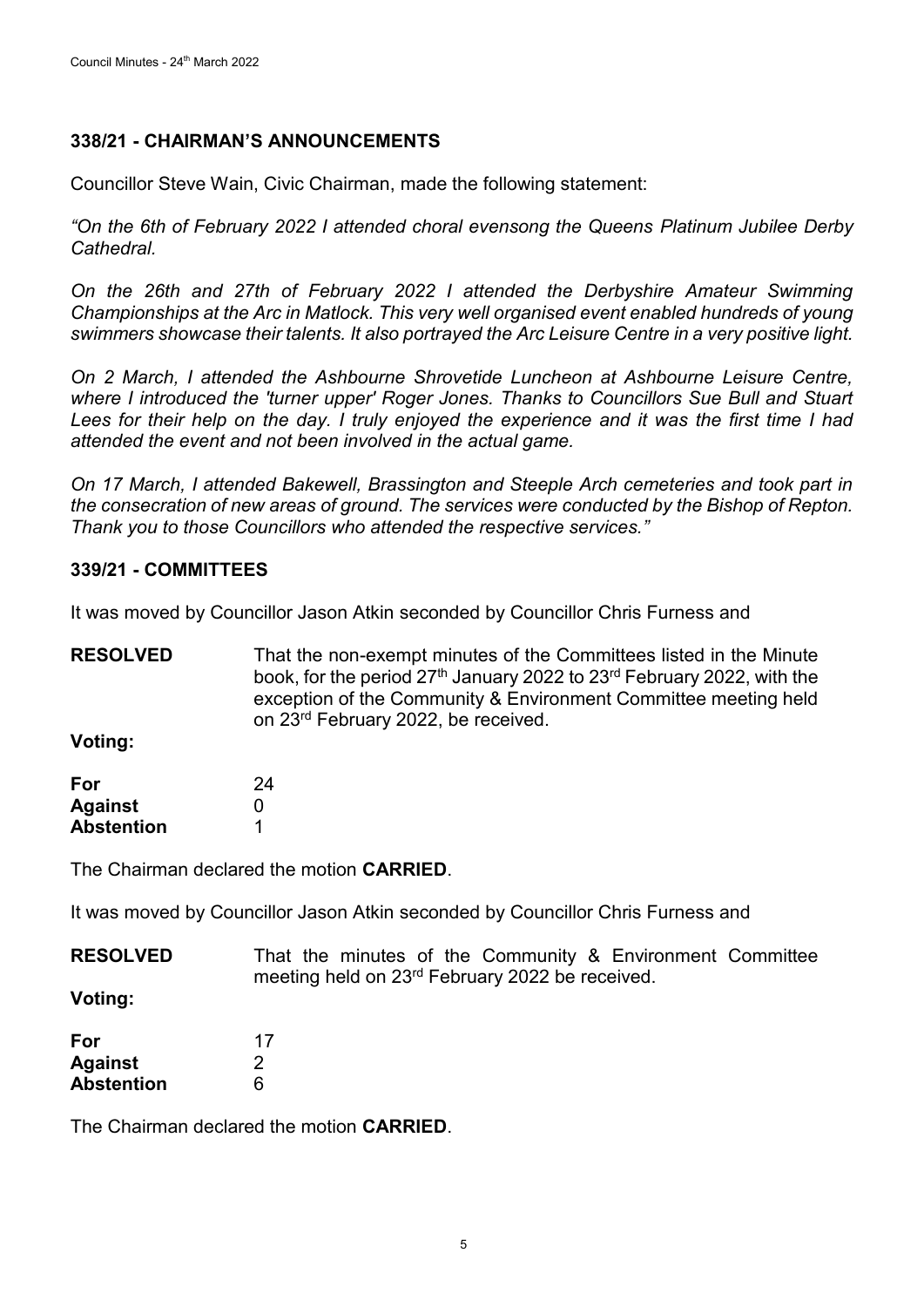Councillor O'Brien asked that his vote against the minutes of the Community & Environment Committee meeting held on 23rd February 2022 be recorded, as he believed that minute decision 292/21 should have been reserved for Full Council.

## **340/21 – THREE-YEARLY REVIEW OF GAMBLING LICENSING POLICY: STATEMENT OF PRINCIPLES**

The Director of Regulatory Services introduced a report informing the Council of the requirement to carry out a formal review of its current Gambling Statement of Principles (Policy). Approval was therefore sought of the revised Policy document shown in Appendix 1 of the report, for its adoption and re-publishing. The report explained the requirement for the policy to be reviewed and approved by the Council at least once every three years. The benefits of a clear statement of policy were also detailed, which included providing greater scope for licensing authorities to work in partnership with local businesses, communities and responsible authorities to identify and mitigate local risks to the licensing objectives.

The report noted that under the Gambling Act 2005, the Council is responsible for issuing premises licences for casinos, bingo halls, betting offices, adult gaming centres and licensed family entertainment centres. It was detailed that the act also included the issuing of permits for gaming machines in pubs, clubs and other alcohol licensed premises. The report stated that since the introduction of the Act in 2007, no licence applications for casinos or bingo halls had been received.

The report stated that in practice, it had been considered that the Council's policy had worked well; this was reflected by all applications/renewals for licences and permits being granted without any referral to a Committee hearing. It was noted there had not been any new applications for premises licences since 2011.

The Gambling Act 2005 also imposed a statutory requirement on the Council, to prepare a Statement of Principles, functioning as a tool for regulating gambling in the District. This set out the Council's expectations of operators and aimed to ensure that the general public and the Responsible Authorities, specified in the legislation, were aware of the Council's regulatory approach to gambling activities.

It was also noted within the report that the Gambling Commission had recently undertaken consultation on updates to its own Licensing, Compliance, and Enforcement Policy. This consultation ended on  $9<sup>th</sup>$  February 2022 and the outcomes had not yet been published. Depending on these outcomes, it was noted that it may be necessary for all Licensing Authorities to review their own Licensing Policy Statement of Principles again before the next formal review date of 2025. The Council were informed that officers would monitor the situation, and submit reports/updates to the licensing and Appeals Committee as necessary.

It was moved by Councillor Stuart Lees, seconded by Councillor Tom Donnelly and

| <b>RESOLVED</b>   | That Council approves the revised Gambling Statement of Principles<br>(Policy) for re-publishing for a further 3 years, to expire 31 <sup>st</sup> January<br>2025. |
|-------------------|---------------------------------------------------------------------------------------------------------------------------------------------------------------------|
| Voting:           |                                                                                                                                                                     |
| For               | 24                                                                                                                                                                  |
| <b>Against</b>    | 0                                                                                                                                                                   |
| <b>Abstention</b> |                                                                                                                                                                     |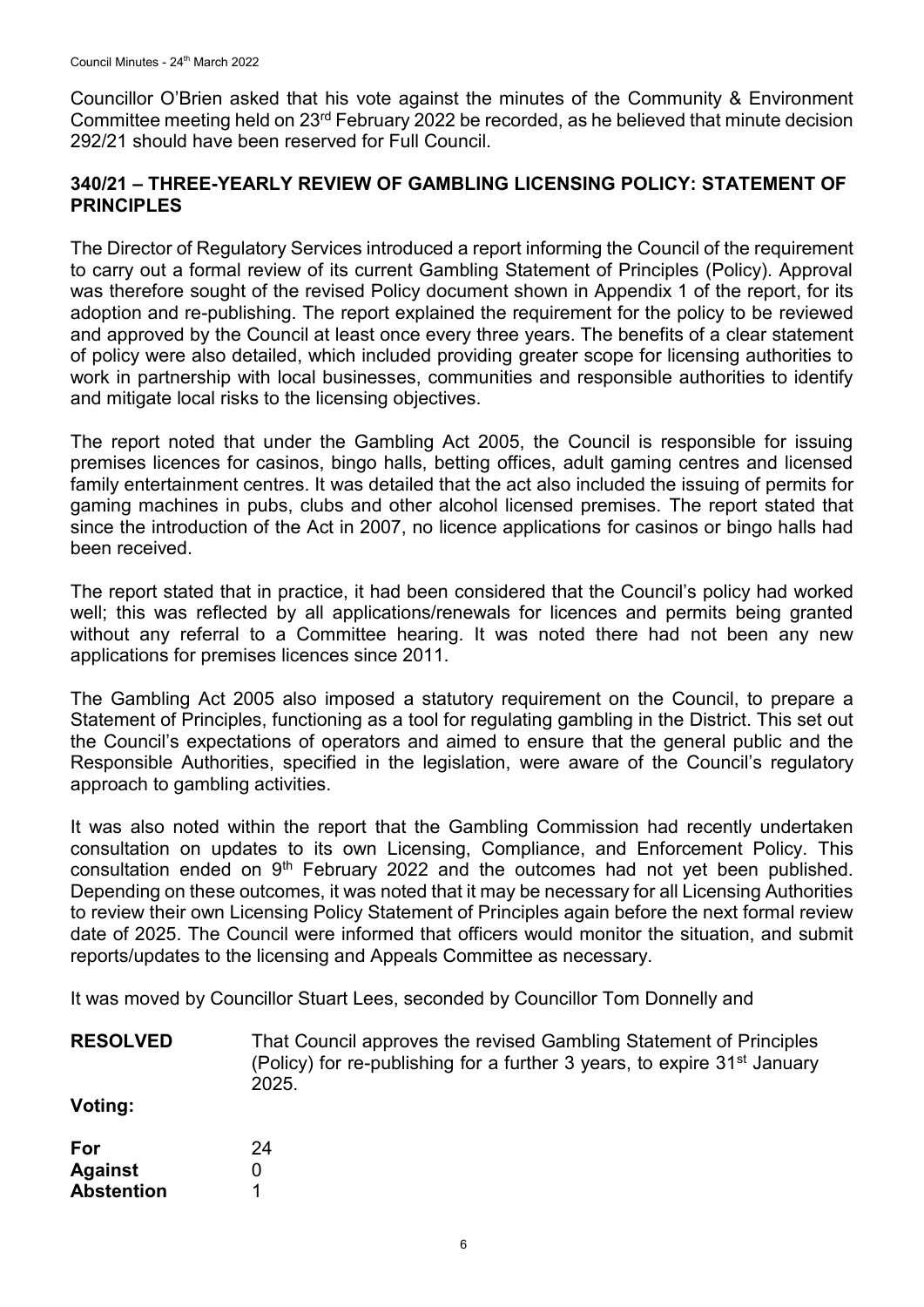The Chairman declared the motion **CARRIED**.

## **341/21 – CAPITAL STRATEGY REPORT FOR 2022/23**

The Director of Resources introduced a report which sought approval for the Council's Capital Strategy, Minimum Revenue Provision policy and the Corporate Investment Strategy for 2022/23.

The report gave a high-level overview of how capital expenditure, capital financing and treasury management activity contributed to the provision of local public services, along with an overview of how associated risk is managed and the implications for future financial sustainability. It was discussed within the report how the decisions made in the current year on capital and treasury management would have financial consequences for the Authority for many years into the future. They were therefore subject to both a national regulatory framework and to a local policy framework, both summarised within the report.

The two main changes impacting upon the Capital Strategy were the revisions to the prudential code and the implementation of Accounting Standard IFR16 for Leases. It was noted that the Prudential Code now stipulated that it was not prudent for local authorities to make any investment or spending decision that would increase the Capital Financing Requirement and so may lead to new borrowing, unless directly and primarily related to the functions of the authority and where any commercial returns are related to the financial viability of the project in question. The report also informed Members that the Accounting Standard removed the previous lease classifications of operating and finance leases, and required that a right-of-use asset be recognised for all leases with a corresponding lease liability representing the lessee's obligation to make lease payments for the asset. It was also discussed within the report that currently operation lease payments are charged to net cost of services in the revenue account. Implementation of the standard would mean that a charge for depreciation and interest would be charged to the net cost of services. These changes would impact upon the setting and reporting of Prudential Indicators.

The recommendations, as set out by Officers in the report, were moved by Councillor Tom Donnelly and seconded by Councillor Paul Cruise.

During debate, an amendment was proposed by Councillor Peter O'Brien and seconded by Councillor Paul Cruise. This amendment was put to the vote and

**RESOLVED** That the following recommendation be added: "That in proposing a revised Capital Strategy for 23/24, consideration be given to the means and priority of financing used."

**Voting:**

| For               | 19 |
|-------------------|----|
| <b>Against</b>    | 6  |
| <b>Abstention</b> | O  |

The Chairman declared the amendment **CARRIED**.

The original motion, with the added amendment was then put to the vote and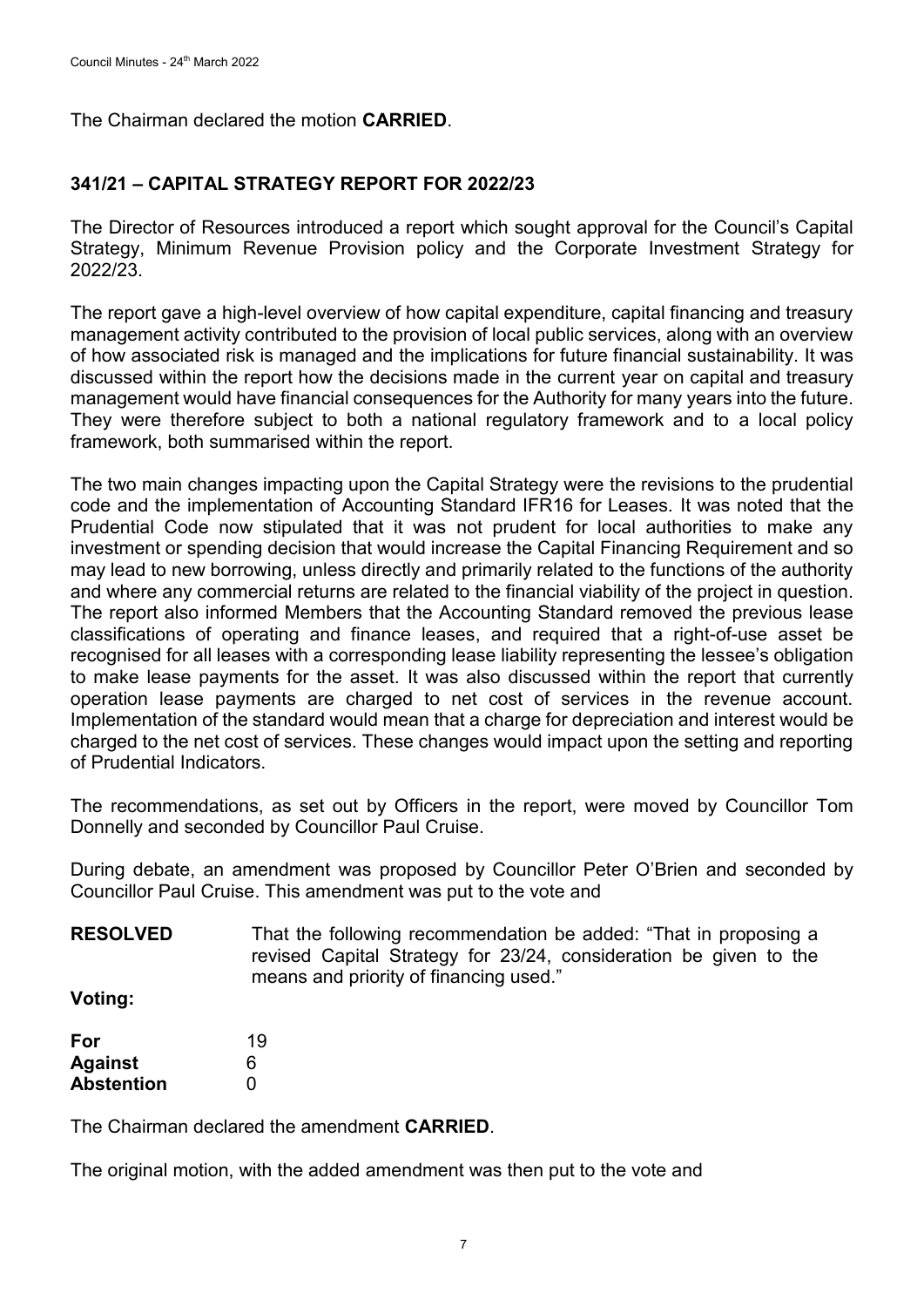| <b>RESOLVED</b>                            | 1. That the capital strategy, Minimum Revenue Provision policy<br>and the Corporate Investment Strategy for 2022/23 be<br>approved. |
|--------------------------------------------|-------------------------------------------------------------------------------------------------------------------------------------|
|                                            | 2. That in proposing a revised Capital Strategy for 23/24,<br>consideration be given to the means and priority of financing<br>used |
| Voting:                                    |                                                                                                                                     |
| For<br><b>Against</b><br><b>Abstention</b> | 19<br>6<br>0                                                                                                                        |

The Chairman declared the motion **CARRIED**.

## **342/21 – TREASURY MANAGEMENT STRATEGY STATEMENT 2022/23**

The Director of Resources introduced a report determining the Treasury Management Strategy Statement for 2022/23.

The report explained that treasury management is the management of the Council's cash flows, borrowing and investments, and the associated risks. The Authority borrows and invests substantial sums of money and is therefore exposed to financial risks including the loss of invested funds and the revenue effect of changing interest rates. The successful identification, monitoring and control of financial risk are therefore central to the Councils prudent financial management.

The report detailed that the Council's Treasury Risk Management is conducted within the framework of the Chartered Institute of Public Finance and Accountancy's Treasury Management in the Public Service: Code of practice 2021 Edition which requires the Authority to approve a treasury management strategy before the start of each financial year. The report fulfilled the Council's legal obligation under the Local Government Act 2003 to have regard to the CIPA code.

The report noted that as of 2<sup>nd</sup> March 2022, the Council held £5.5m of borrowing and £29m of investments. It was also noted that the underlying need to borrow for capital purposes was measured by the Capital Financing Requirement (CFR), while usable reserves and working capital were the underlying resources available for investment.

It was discussed that CIPFA's Prudential Code for Capital Finance in Local Authorities recommended that the Council's total debt should be lower than its highest CFR over the next three years. The report noted that the Council borrowed 5.45m as a maturity loan but this was not due for repayment until 2056. Furthermore, the Council also had internal borrowing of £849k for the purchase of wheeled bins. In accordance with sound accounting practice the Council had annually set aside amounts for the repayment of debt called the Minimum Revenue Provision. The Councils expenditure plans did not imply any need to borrow over the forecast period.

It was moved by Councillor Tom Donnelly, seconded by Councillor Jason Atkin and

**RESOLVED** (unanimously) That the Treasury Management Strategy Statement for 2022/23 and the Treasury Management Prudential Indicators contained within be approved.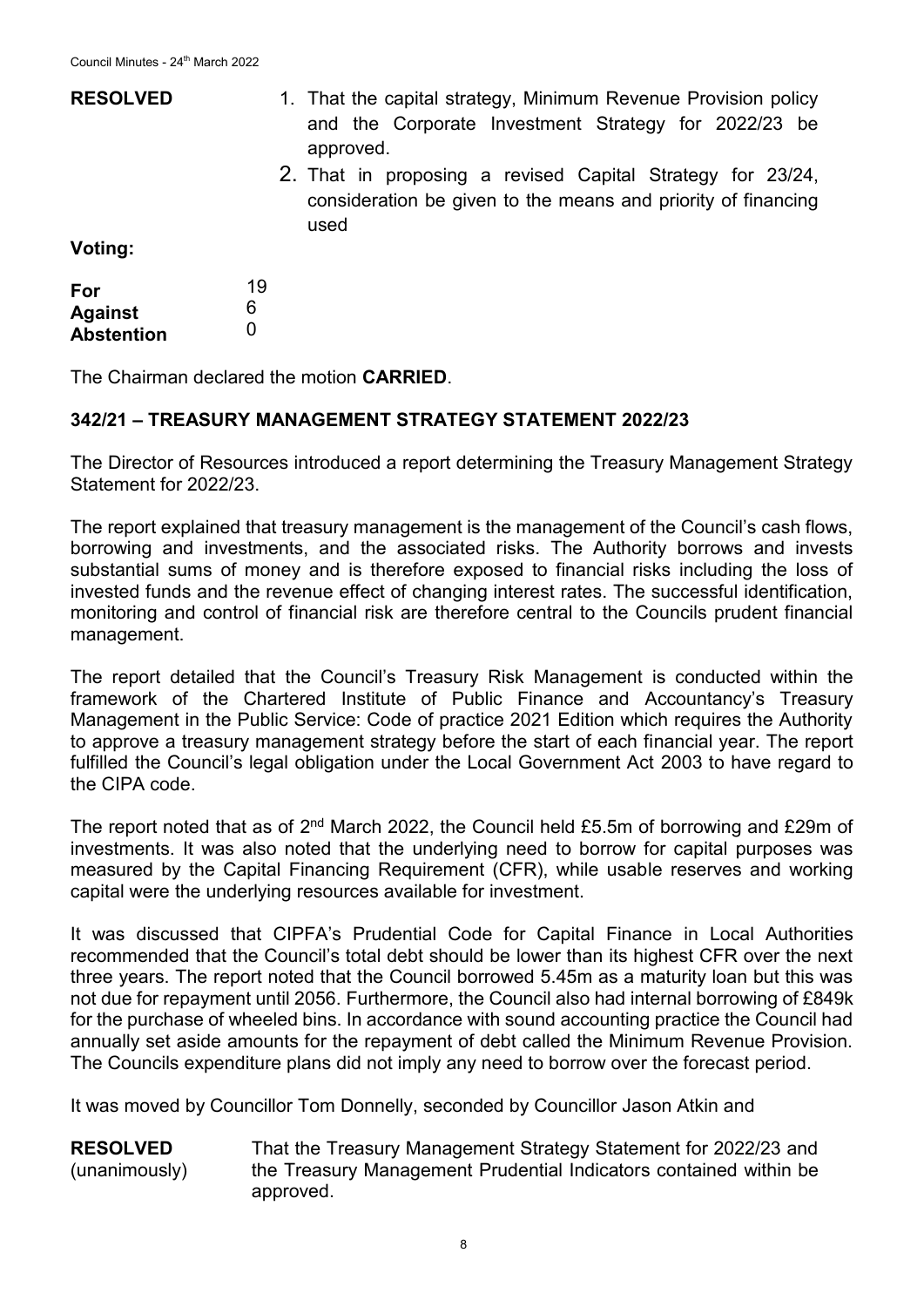The Chairman declared the motion **CARRIED**.

# **343/21 – LOCALISM ACT – PAY POLICY STATEMENT**

The Chief Executive introduced a report meeting the requirement to publish the Council's Annual Pay Policy Statement.

The report informed Members of the requirement within the Localism Act, November, 2011, for relevant authorities to prepare and publish an annual pay policy statement for the coming financial year. The relevant provisions came into force on 15 January 2012 and the Council agreed the first Pay Policy Statement on 2 February 2012. It was detailed that there was a continuing need to review the policy on an annual basis.

The provisions added to the range of transparency obligations already placed upon local authorities i.e. the Accounts and Audit Regulations already required historic expenditure on chief officers within specified pay bands to be disclosed in the accounts.

The Localism Act specifically referred adoption of the Pay Statement to the Council as a responsibility it cannot discharge. It required the statement to be approved before the end of the March immediately preceding the financial year to which it relates i.e. it must be approved by a resolution of the authority before it comes into force. It was noted that this is however not always possible as it is dependent on the timing of settlement of the national Local Government pay awards.

It was moved by Councillor Chris Furness, seconded by Councillor Tom Donnelly and

| <b>RESOLVED</b> | 1. That the annual Pay Policy Statement 2021-22 is approved. |  |
|-----------------|--------------------------------------------------------------|--|
|                 |                                                              |  |

2. That a revised Pay Policy Statement for 2022-23 be published when the Local Government Pay award for 2022- 23 is settled.

**Voting:**

| For               | 23 |
|-------------------|----|
| <b>Against</b>    | O  |
| <b>Abstention</b> | 2  |

The Chairman declared the motion **CARRIED**.

## **344/21 – VISION DERBYSHIRE CLIMATE CHANGE STRATEGY: 2022 - 2025**

The Director of Regulatory Services introduced a report presenting the final draft of the Vision Derbyshire Climate Change Strategy: 2022-2025, seeking approval of the Strategy so that officers can continue to contribute to discussions intended to help reduce carbon emissions throughout the county.

The report noted that at a meeting of Vision Derbyshire Leaders and Chief Executives in February 2021 it was agreed that a countywide strategic group should be formed to give oversight and direction for the delivery of climate change activities across the boroughs and districts of Derbyshire. This group first met in July 2021 and the Council is represented on it by the Director of Regulatory Services.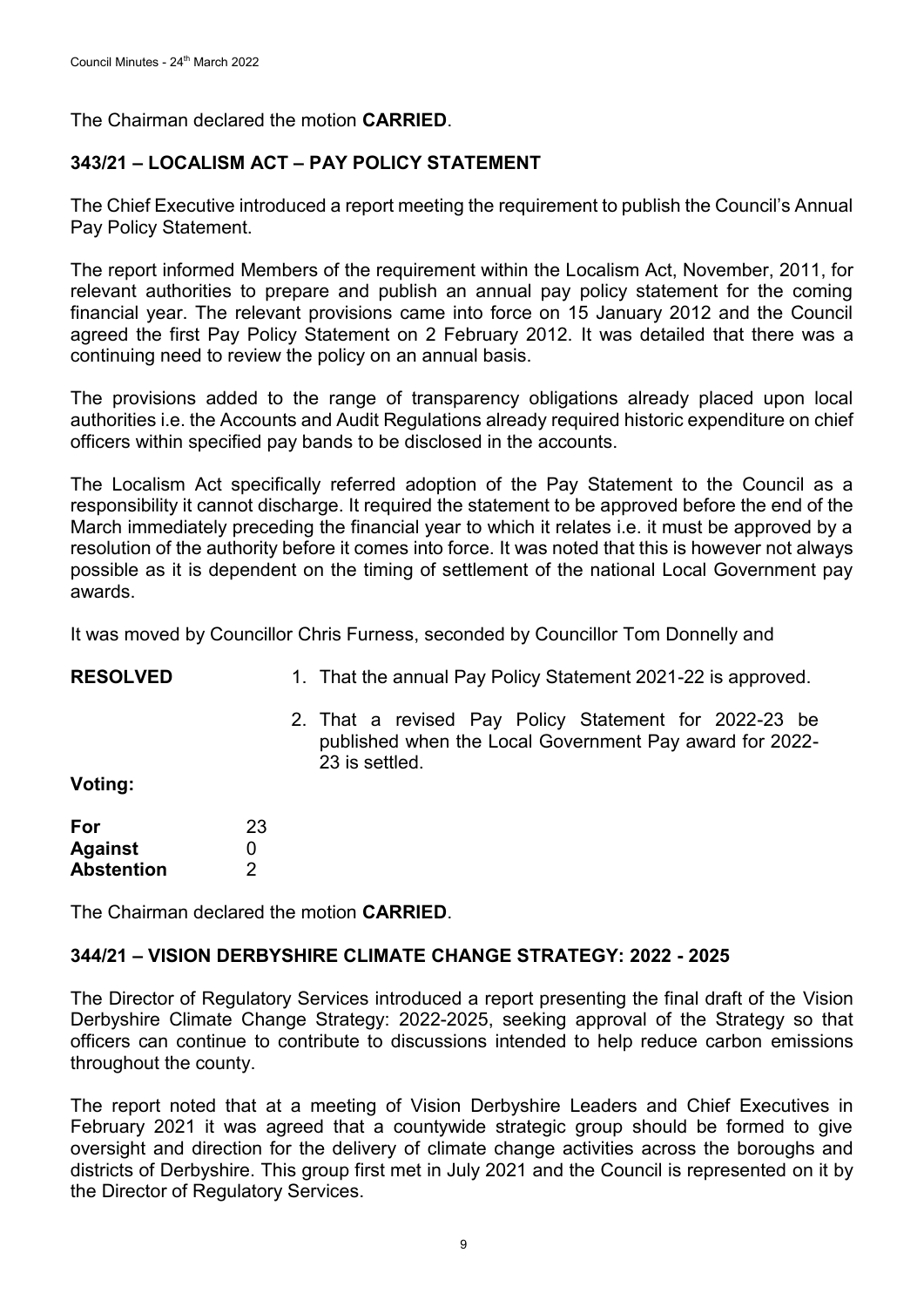The report detailed that a separate group consisting of climate change portfolio holders/lead members had also been formed and Derbyshire Dales District Council was represented on this group by the Chair of the Council's Climate Change Working Group.

The report noted that whilst the purpose of the officer group was clear – to work towards a net zero county – it required a strategic framework in order to concentrate its work and ensure that its efforts were neither duplicating or frustrating work that was already being undertaken by partners or in other associated groups. As such it was agreed that one of the early tasks for the Vision Derbyshire Climate Group was to produce its own strategy.

The Vision Derbyshire Climate Change Strategy 2022-2025 was noted to be in final draft form. The Strategy was not intended to replace the individual plans held by individual Derbyshire authorities to reduce their own carbon footprints, but instead concentrated on the influence that these authorities can have in reducing emissions in the wider county, whilst recognizing issues relating to estates, operations and services. It was noted that it identified a number of priority areas in which joint working is expected to add value.

It was moved by Councillor Peter Slack, seconded by Councillor Neil Buttle and

| <b>RESOLVED</b> | That the Vision Derbyshire Climate Change Strategy: 2022-2025 is |
|-----------------|------------------------------------------------------------------|
| (unanimously)   | approved.                                                        |

The Chairman declared the motion **CARRIED**.

Councillor Helen Froggatt left the meeting at 19:34.

Councillor Andrew Statham left the meeting at 20:12

# **345/21 - DURATION OF MEETINGS (MOTION TO CONTINUE)**

## At **8:29pm**, during the discussion of **Item 14 – DERBYSHIRE DALES LOCAL PLAN – NEXT STEPS**

It was moved by Councillor Chris Furness, seconded by Councillor Andrew Shirley and

**RESOLVED** That, in accordance with **Rule of Procedure 13**, the meeting continue beyond 2 hours 30 minutes to enable the business on the agenda to be concluded.

**Voting:**

**For Against Abstention** 22  $\Omega$ 1

The Chairman declared the motion **CARRIED**.

Councillor Alasdair Sutton left the meeting at 20:31.

Councillor Robert Archer left the meeting at 20:36.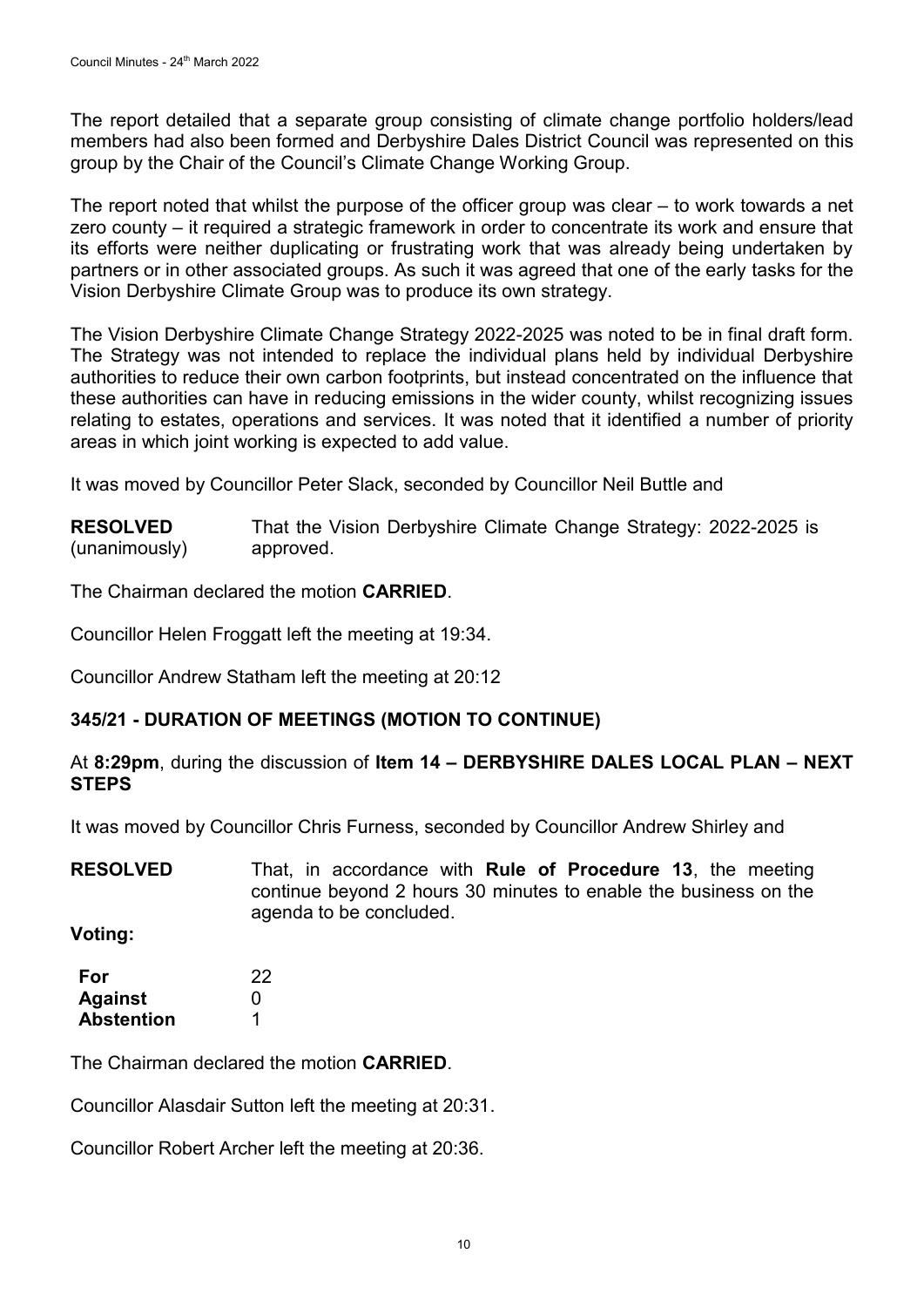# **346/21 - DURATION OF MEETINGS (MOTION TO CONTINUE)**

At **8:58pm**, during the discussion of **Item 14 – DERBYSHIRE DALES LOCAL PLAN – NEXT STEPS**

It was moved by Councillor Sue Burfoot, seconded by Councillor Peter O'Brien and

**RESOLVED** That, in accordance with **Rule of Procedure 13**, the meeting continue beyond 2 hours 30 minutes to enable the business on the agenda to be concluded.

**Voting:**

| For               | 13 |
|-------------------|----|
| <b>Against</b>    | 2  |
| <b>Abstention</b> | 6  |

The Chairman declared the motion **CARRIED**.

Councillor Chris Furness left the meeting at 21:15.

# **347/21 – DERBYSHIRE DALES LOCAL PLAN – NEXT STEPS**

The Planning Policy Manager introduced a report setting out the deliberations of the Local Plan Working Group in relation to meeting housing needs for the period 2017-2040. The report set out the work undertaken in respect of the identification of additional housing sites, and the extent to which those sites are capable of meeting future housing needs. Finally, the report set out proposals for future work to finalise the Local Plan following completion of the Local Plan review by the Council at an Extraordinary Council meeting on 19 January 2022.

The report noted that the Council is the local planning authority for the part of its area that sits outside of the Peak District National Park. It was explained that the Derbyshire Dales Local Plan had set out the policies and proposals for the use and development of land for the period 2013- 2033. The report highlighted that regulation 10A of The Town and Country Planning Regulations 2012 requires local planning authorities to review Local Plans at least once every five years from their adoption date to ensure that policies remain relevant and effectively address the needs of the local community.

A meeting of the Local Plan Working Group was held on 13<sup>th</sup> October 2021 to discuss the Housing and Employment Land requirements and options for the Local Plan. The group were advised about the initial findings of the Sustainability Appraisal of the Housing and Employment Growth Options, as well as the need for Members to take into account the Corporate Plan, the District Council's Economic Plan and it's Covid-19 Economic Recovery Plan at the time when a decision is required by Council on which of the housing options to take forward for the period up to 2040.

A 'call for sites' as part of the Strategic Housing Land Availability Assessment process was undertaken between  $26<sup>th</sup>$  May and  $7<sup>th</sup>$  July 2021. This allowed developers, landowners and members of the public to nominate potential development sites for allocation in the Derbyshire Dales Local Plan for the period up to 2040. As a result of this 106 sites were put forward for consideration.

Following completion of the Strategic Housing Land Availability Assessment the Local Plan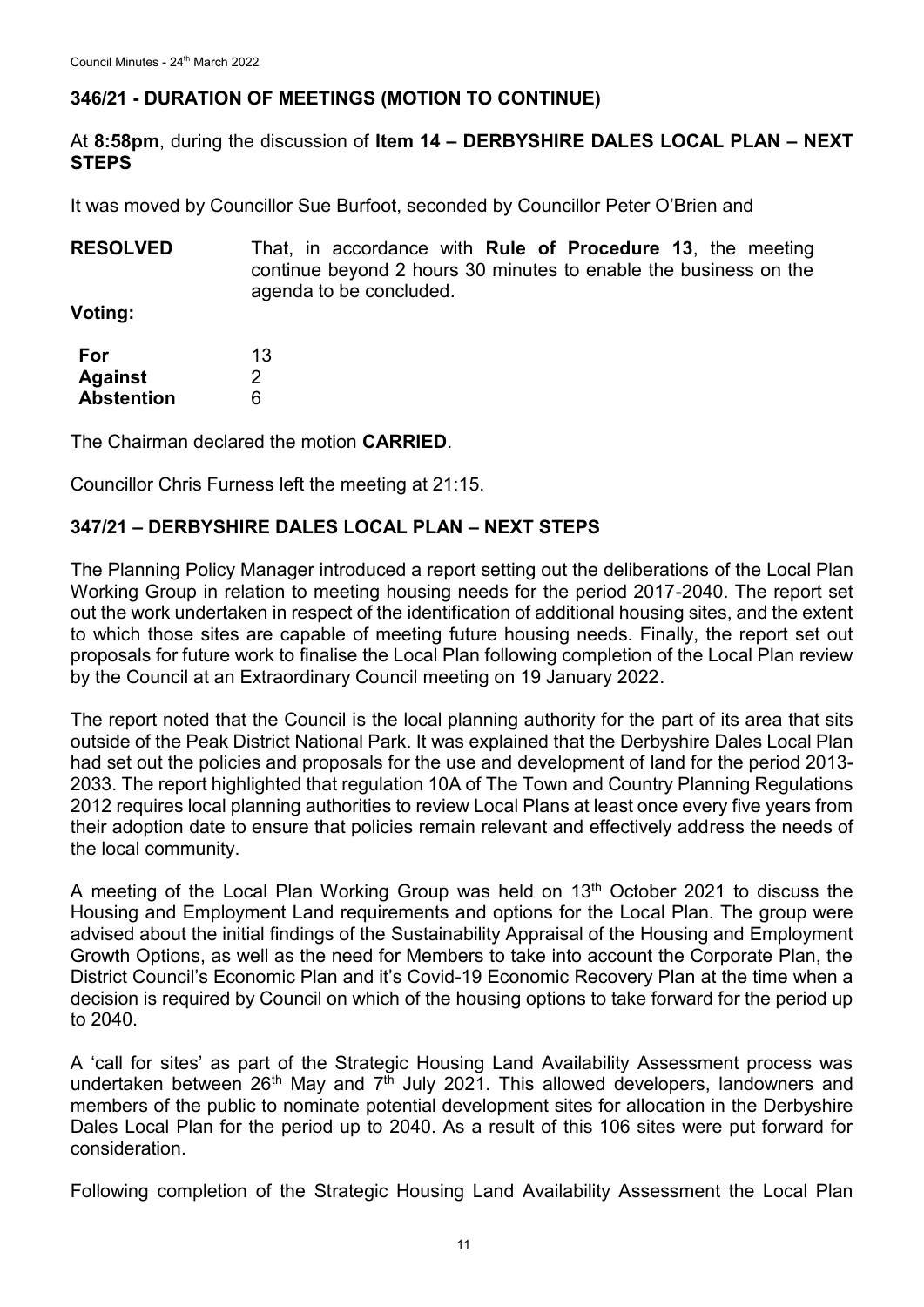Working Group met on 21<sup>st</sup> February 2022 to discuss the future housing needs requirements for the period 2017-2040 and the extent to which the potential housing supply could meet the future housing needs. The direction of travel from Members at that meeting of the Local Plan Working Group formed the basis of this report.

The recommendations, as set out by Officers in the report, were moved by Councillor Andrew Shirley and seconded by Councillor Richard Bright.

During debate, an amendment was proposed by Councillor Peter O'Brien and seconded by Councillor Steve Wain. This amendment was put to the vote and

**RESOLVED** That the following recommendation be added: "A programme of public consultation and engagement be developed in collaboration with the work of the Local Plan Working Group relating to the next phase of the local plan for incorporation in the project timetable."

**Voting:**

| For               | 9 |
|-------------------|---|
| <b>Against</b>    |   |
| <b>Abstention</b> | 4 |

The Chairman declared the amendment **CARRIED**.

The original motion, with the added amendment was then put to the vote and

- **RESOLVED** 1. That the work undertaken the identification of Housing Needs for 2017-2040 and the work undertaken on the Strategic Housing Land Availability Assessment be noted.
	- 2. That delegated authority be given to the Director of Regeneration and Policy to commission consultants to undertake a more detailed assessment of options for the delivery of a sustainable Derbyshire Dales that meets its agreed aspirations, as set out in Option 5 in paragraphs 4.15 and 4.16.
	- 3. That, subject to recommendation 2 above being agreed, approval is given for a supplementary revenue estimate of £60,000 in 2022/23 to be financed from the Local Plan Reserve.
	- 4. That the timetable for the ongoing modification of the Derbyshire Dales Local Plan as set out in Paragraph 5.12 be approved.
	- 5. That a programme of public consultation and engagement be developed in collaboration with the work of the Local Plan Working Group relating to the next phase of the local plan for incorporation in the project timetable.